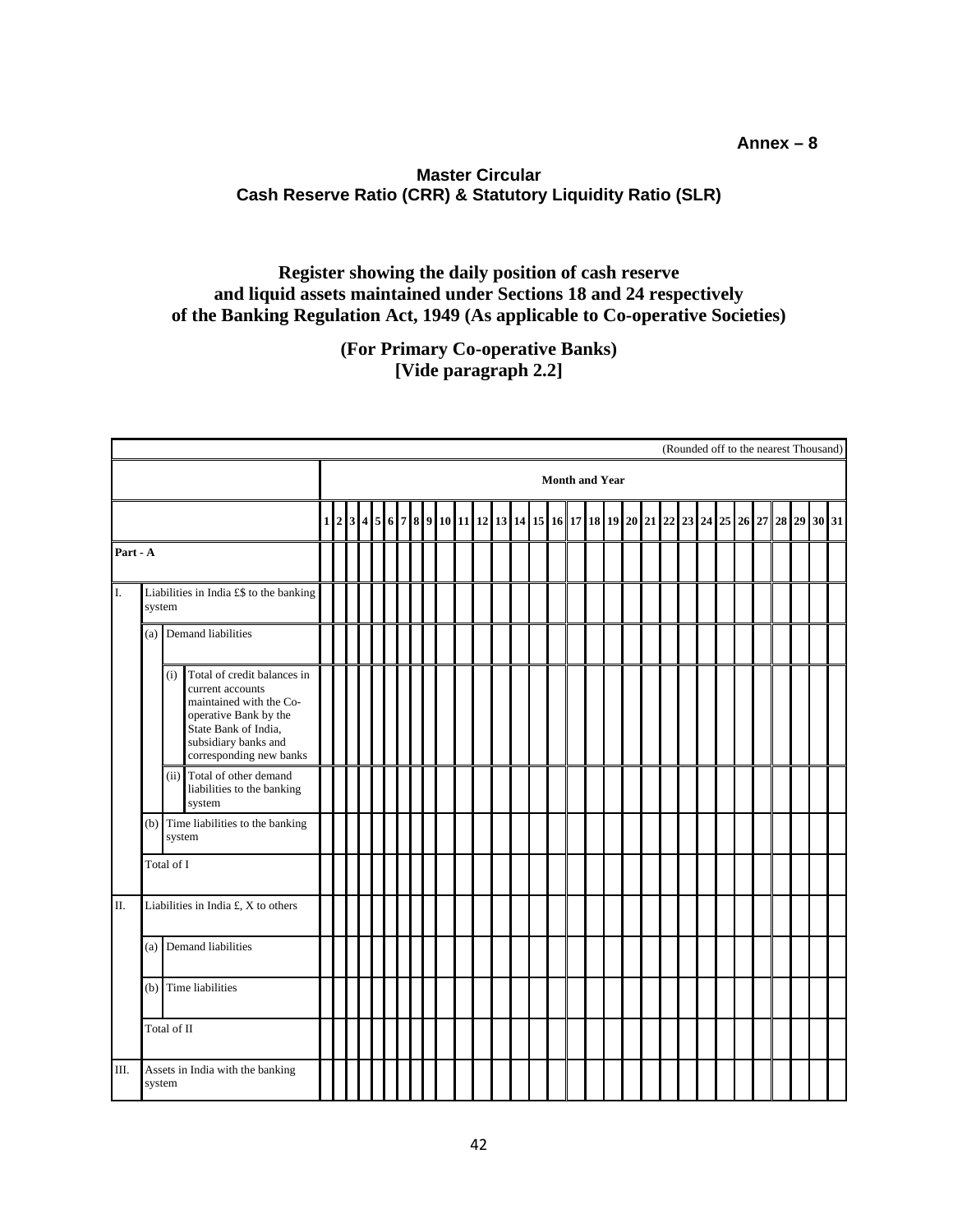|                                                                                           | Total of credit balances % in<br>(a)<br>current accounts maintained<br>with State Bank of India,<br>subsidiary banks and<br>corresponding new banks.                                                                                       |  |  |  |  |  |  |  |  |  |  |  |  |  |  |  |
|-------------------------------------------------------------------------------------------|--------------------------------------------------------------------------------------------------------------------------------------------------------------------------------------------------------------------------------------------|--|--|--|--|--|--|--|--|--|--|--|--|--|--|--|
|                                                                                           | Total of other assets with the<br>(b)<br>banking system, viz., (i)<br>balances in all accounts other<br>than those included in item<br>$III(a)$ ,<br>(ii) money at call and short<br>notice, (iii) advances, and (iv)<br>any other assets. |  |  |  |  |  |  |  |  |  |  |  |  |  |  |  |
| IV.                                                                                       | Total (net) demand and time<br>liabilities for the purposes of<br>Sections 18 and 24 of the Act = $(I -$<br>$III$ ) + II, if (I-III) is a plus figure,<br>OR II only, if (I-III) is a minus<br>figure                                      |  |  |  |  |  |  |  |  |  |  |  |  |  |  |  |
| Cash in hand<br>V.                                                                        |                                                                                                                                                                                                                                            |  |  |  |  |  |  |  |  |  |  |  |  |  |  |  |
| VI.                                                                                       | Balances in current accounts with                                                                                                                                                                                                          |  |  |  |  |  |  |  |  |  |  |  |  |  |  |  |
|                                                                                           | (a) Reserve Bank of India $++$                                                                                                                                                                                                             |  |  |  |  |  |  |  |  |  |  |  |  |  |  |  |
|                                                                                           | (b) State Co-operative Bank of the<br>State concerned $*+$ %                                                                                                                                                                               |  |  |  |  |  |  |  |  |  |  |  |  |  |  |  |
|                                                                                           | Central Co-operative Bank of<br>(c)<br>the district concerned *%                                                                                                                                                                           |  |  |  |  |  |  |  |  |  |  |  |  |  |  |  |
|                                                                                           | Total of VI                                                                                                                                                                                                                                |  |  |  |  |  |  |  |  |  |  |  |  |  |  |  |
| VII.                                                                                      | Balances of all other types with                                                                                                                                                                                                           |  |  |  |  |  |  |  |  |  |  |  |  |  |  |  |
|                                                                                           | (a) State Co-operative Bank of the<br>State concerned *+%                                                                                                                                                                                  |  |  |  |  |  |  |  |  |  |  |  |  |  |  |  |
|                                                                                           | (b) Central Co-operative Bank of<br>the district concerned *+%                                                                                                                                                                             |  |  |  |  |  |  |  |  |  |  |  |  |  |  |  |
|                                                                                           | Total of VII                                                                                                                                                                                                                               |  |  |  |  |  |  |  |  |  |  |  |  |  |  |  |
|                                                                                           | VIII. Net balance in current accounts, <i>i.e.</i> ,<br>excess of $III(a)$ over $I(a)(i)$                                                                                                                                                  |  |  |  |  |  |  |  |  |  |  |  |  |  |  |  |
|                                                                                           | Part-B                                                                                                                                                                                                                                     |  |  |  |  |  |  |  |  |  |  |  |  |  |  |  |
|                                                                                           | Compliance with Section 18<br>(Not applicable to Scheduled State Co-<br>operative Banks)                                                                                                                                                   |  |  |  |  |  |  |  |  |  |  |  |  |  |  |  |
| 3 per cent of IV as on the last Friday<br>IX.<br>of the second preceding fortnight        |                                                                                                                                                                                                                                            |  |  |  |  |  |  |  |  |  |  |  |  |  |  |  |
| X.                                                                                        | Cash reserve actually maintained =<br>$V + VI + VIII$                                                                                                                                                                                      |  |  |  |  |  |  |  |  |  |  |  |  |  |  |  |
|                                                                                           | Part-C                                                                                                                                                                                                                                     |  |  |  |  |  |  |  |  |  |  |  |  |  |  |  |
| Compliance with Section 24:<br>(Not applicable to scheduled State Co-<br>operative Banks) |                                                                                                                                                                                                                                            |  |  |  |  |  |  |  |  |  |  |  |  |  |  |  |